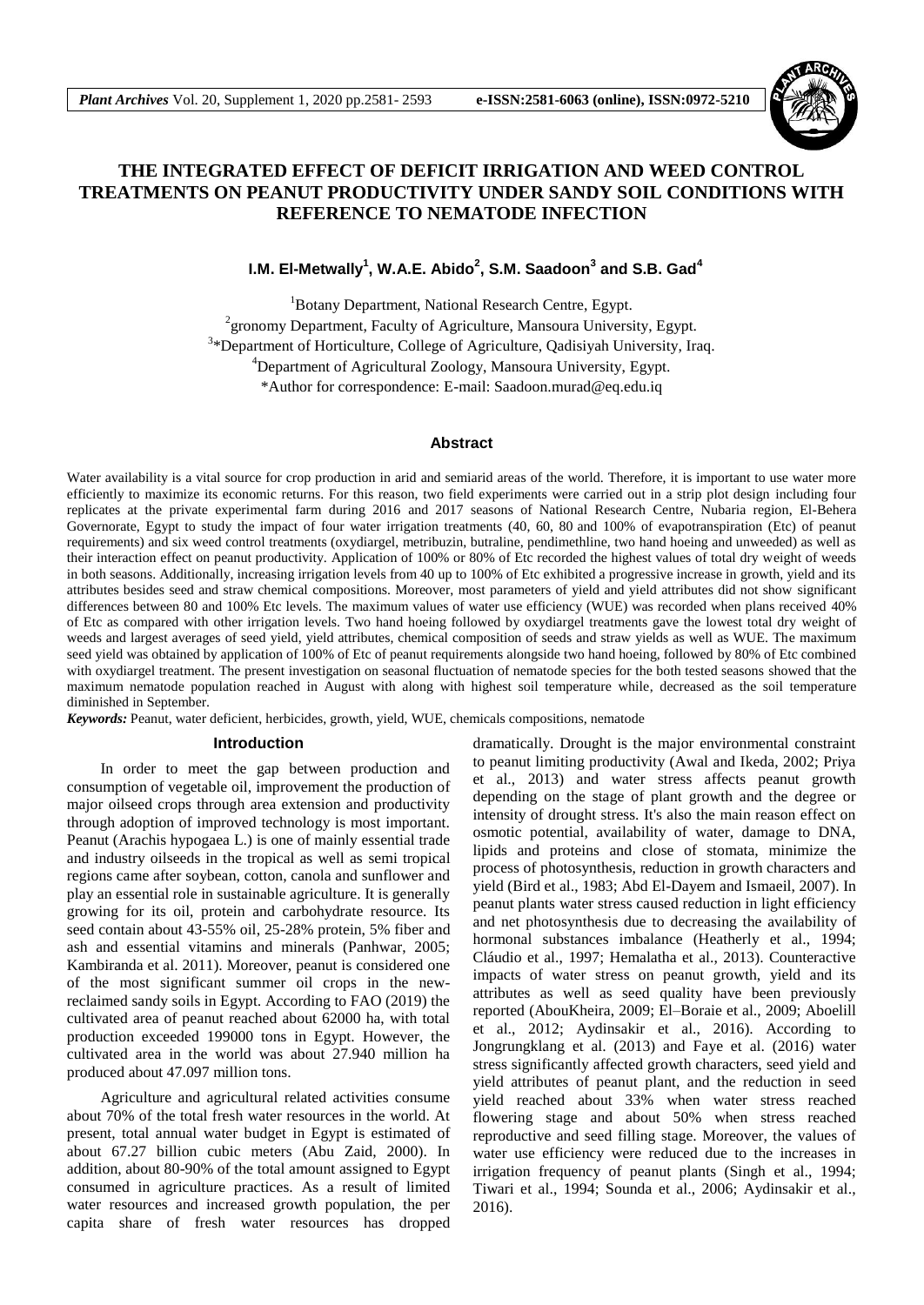No doubt that, water use by weeds is one type of potential losses that contributes to the cost of weeds to agriculture (Norris, 1996). Thus, eliminating sources of water loss via weeds is so important in this regard. Thus, weeds in fertile and irrigated fields can be quite different from those that grow in less fertile and irrigated soils. The presence of weeds with the crop results in reduction in the economic yield as well as its quality. The reduction of yield can vary from slight to massive depending on the weed density. Agostinho et al. (2006) noticed that weed interference caused a reduction in yield reached about between 74 and 92%. In addition, when peanuts were grown under irrigation on sandy soils of Egypt unweeded plot yielded less than half as much as weeded plots (Abouziena et al., 2013). Peanut is less adapted to mechanical cultivation than most other agronomic crops. Although initial elongation of the radical is rapid, peanut foliage grow slowly. The peanut canopy is usually thinner in depth than crop canopies such as soybean or cotton. Also, in early growth of life peanut plants consider are a poor weed competition due to less crop canopy of peanut plants cause strong competing between weed and peanut plants for sunlight, space, soil moisture, nutrients, weeds prevent pegging and the development of pod in peanut plants and interfere with harvest causing significant reduction in growth characters, yield and yield attributes beside seed quality (Shanwad et al., 2011). Moreover, higher peanut yielded depend on weed suppression late in the growing season, since carful hand weeding following herbicides treatments improved weed control and resulted in substantial yield increases. Therefore, inadequate of weed management is considering one of the most critical factors affecting the productivity of peanut plants and seed quality (EL Naim et al., 2010; Garko et al., 2016). Manual weed control is considered as an ancient old practice for weeds control in peanut production due to its difficulty, time consuming and high cost, especially when there is shortage of manpower (Ikisan, 2000). However, chemical weed control has been found to be efficient in reducing weed menace as compared with hand weeding (Kumar, 2009). Moreover, the total averages of weed dry weight were decreased with using twice hand hoeing. In this regard, there are several reports suggested using this technique for weeds control to achieve the highest economic yield (Youssry et al., 2008; El Naim et al., 2011; Fakkar and El-Dakkak 2015; Adhikary et al., 2016; El-Metwally et al., 2017a and b). Also, using pre-emergence or post-mergence application of chemical weed control at their recommended dose might be assumed for effective controlling of weeds and maximize the production of peanut plants.

Nematological survey as well as nematode fluctuations are necessary in providing information on the probability and magnitude of crop losses due to nematode infection, especially with Meloidogyne spp. Their wide host range and favorable environmental conditions provide suitable control measure to achieve reasonable results. Keeping these points of view, this investigation was planned to study the impact of water shortage treatments and weed control treatments on associated weeds, growth characters, productivity as well as seeds and straw chemical compositions of peanut plants with reference to nematode infection.

## **Material and Method**

# **Experimental site and objectives:**

Two successive summer seasons of field experiments during (2016 and 2017) were conducted at the private experimental farm of National Research Centre, Nubaria Region, El-Behera Governorate, Egypt (latitude 30.8667 N, and longitude 31.1667 E). The monthly mean of weather as average of both growing seasons are presented in Table (1) according to the official data recorded by the Central Laboratory of Meteorology, Ministry of Agriculture and Land Reclamation, Egypt. The main purpose of this investigation aimed to study the impact of irrigation water requirements and weed control treatments on weeds growth, peanut growth, yield and yield components as well as chemical compositions of seed and straw. Based on the mechanical and chemical analysis of the surface layer (0-40 cm), the soil of experiment was characterized as sandy in texture. Physical and chemical characteristics are show in Table (2).

|  | Table 1: Monthly weather data of the experimental site as average over both seasons 2016 and 2017 growing summer seasons. |
|--|---------------------------------------------------------------------------------------------------------------------------|
|  |                                                                                                                           |

| <b>Month</b> | <b>Solar</b>                               | <b>Precipitation</b> | Wind             |       | Air temperature $[^{\circ}C]$ |         | <b>Relative</b> |
|--------------|--------------------------------------------|----------------------|------------------|-------|-------------------------------|---------|-----------------|
|              | radiation<br>$\left[\mathrm{W/m^2}\right]$ | [mm]                 | speed<br>[m/sec] | Min.  | Max.                          | Average | humidity<br>[%] |
| May          | 21.40                                      | 0.05                 | 4.25             | 32.90 | 22.30                         | 27.60   | 51.15           |
| June         | 23.95                                      | 0.10                 | 4.60             | 35.00 | 17.60                         | 26.30   | 51.80           |
| July         | 24.75                                      | 0.00                 | 4.25             | 36.8  | 24.85                         | 30.85   | 47.70           |
| August       | 25.35                                      | 0.00                 | 4.25             | 37.9  | 24.20                         | 31.05   | 44.25           |
| September    | 22.55                                      | 0.05                 | 3.90             | 35.75 | 21.85                         | 28.8    | 46.3            |

**Table 2:** Physical and chemical characteristics of the used soil as average over both growing seasons 2016 and 2017.

| Sand $(\% )$ | $Silt (\%)$                              | Clav(%)   | <b>Texture</b>                    | Field capacity $(\% )$ |                  | O.M (%)        | CaCo <sub>3</sub> |  |  |  |  |  |  |  |
|--------------|------------------------------------------|-----------|-----------------------------------|------------------------|------------------|----------------|-------------------|--|--|--|--|--|--|--|
| 68.7         | 24.5                                     | 6.8       | Sandy loam                        | 0.16<br>19.5           |                  |                | 7.00              |  |  |  |  |  |  |  |
| pH           | $EC$ (ds/m)                              |           | <b>Cations and Anions (meq/l)</b> |                        |                  |                |                   |  |  |  |  |  |  |  |
| (1:2:5)      |                                          | $Ca^{+2}$ | $Mg^{+2}$                         | Na                     | HCO <sub>3</sub> | C <sub>1</sub> | $SO_4$            |  |  |  |  |  |  |  |
| 7.8          | 0.20                                     | 3.00      | 2.00                              | 2.09<br>0.23           | 1.41             | 0.70           | 5.21              |  |  |  |  |  |  |  |
|              | Macronutrients $(mg/100 g \text{ soil})$ |           | Micronutrients (mg/kg)            |                        |                  |                |                   |  |  |  |  |  |  |  |
|              |                                          |           | Fe                                | Mn                     | Zn               |                | Cu                |  |  |  |  |  |  |  |
| 14.5         | 9.20                                     | 16.0      | 7.36                              | 3.19                   | 1.66             |                | 3.0               |  |  |  |  |  |  |  |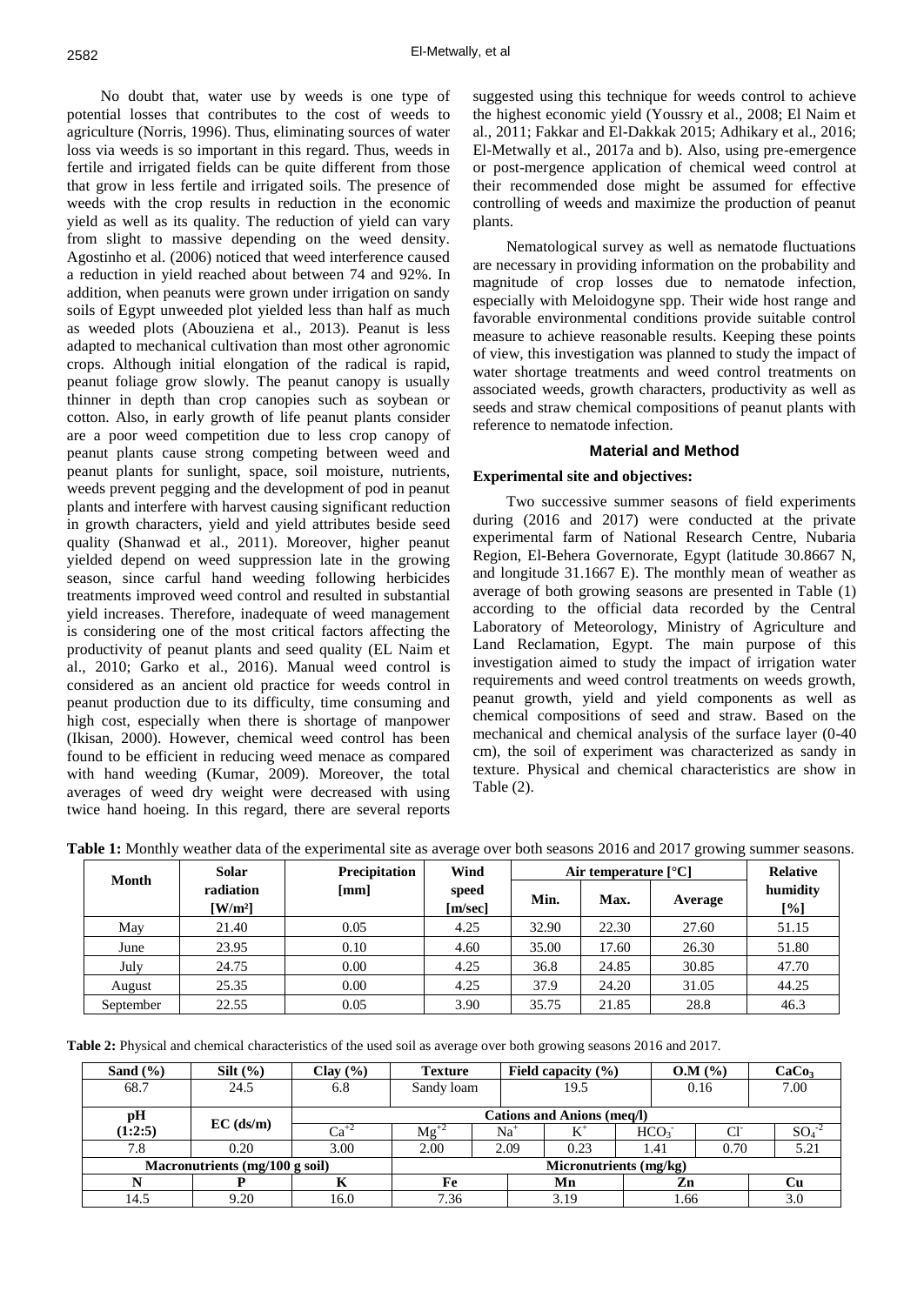# **Experimental design and layout of the experimental treatments:**

The experiment was laid out a strip plot design including four replicates. The vertical plots were devoted to four irrigation levels (40, 60, 80, and 100% of evapotranspiration (Etc) of peanut requirements). The seasonal amounts of irrigation water amount (m3 ha-1) during both growing seasons are show in Table 3.

The horizontal plots were assigned to six weed control treatments (oxydiargel, metribuzin, butraline, pendimethline, two hand hoeing and unweeded).The solution of herbicides was sprayed by using manual hand sprayer using 500 Littre water/ha after adding wetting agents to spray solution (tween 20 a surfactant 0.05%), and all plots were received equal volume of herbicide solutions. The common name, trade and chemical, molecular formula, rate of application and times of application are shown in Table (4).

The experimental unit was 10.5 m2, the experimental unit comprised five ridges, (70 cm width and 3.0 m long). All agricultural practices of peanut plants were conducted (two ploughings, compaction and division). Calcium superphosphate (15.5% P2O5) was added in the form of single super-phosphate during land preparation using 55 kg P2O5 ha-1. Ammonium nitrate (33.5 % N) at the rate of 50 kg N ha-1 was used as a source of nitrogen fertilizer and added at four equal rations, the first dose after 20 DFS and then after two weeks intervals. After 35 days from sowing 72 kg K2O ha-1 of potassium sulphate (48 % K2O) was added.

Peanut seeds (Giza 6) cultivar were obtained from Oil Research Section, Field Crops Research Institute, Agricultural Research Center, Giza, Egypt and the seeds inoculated with the specific rhizobium strain, bradyrhizobia strains (USDA 3456), which obtained from Agricultural Microbiology Department, Biological and Agricultural Division, National Research Centre, Egypt.

According to the improved package of the ministry of agricultural recommendation practices for growing peanut were allowed, excluding the factors under study.

Measurements:

On weed plants:

The dominant floras at the experimental field were Nalta jute (Corchorus olitorius), Common purslane (Portulaca oleraceae) and Venice mallow (Hibiscus trionum) as broadleaved weeds. While, the major grassy weeds were Jungle rice (Echinochloa colonum) and Field Sandbur

(Cenchrus ciliaris). After 70 and 110 days from sowing (DFS) during both seasons, samples of weed were randomly collected from each plot by using area of one square meter, drying until constant weight at 70 oC by using forced draft oven to calculate the dry weights of broadleaved, grasses and total weeds.

On peanut plants:

After 70 DFS in both seasons five random plants were taken from the two external ridges of each plots to determine the following characteristics: total chlorophyll (SPAD value), chlorophyll reading according to Minolta Co. (2013), plant height (cm), leaf dry weight (g), stem dry weight (g). At harvest date (120 DFS) the following characters were estimated: number of branches plant-1, number of pods plant-1, pods weight of plant-1 (g), seeds weight plant-1 (g) and seed yield (ton ha-1): all plants in the three inner ridges of each plot were collected and drying, threshed and the seeds (12 % moisture) were weighted (kg), then converted to (ton ha-1). Straw yield (ton ha-1) resulted from all plants in the three inner ridges of each plot weighted and converted to (ton ha-1).

**Table 3:** The irrigation water amount  $(m^3 \text{ ha}^{-1})$  during 2016 and 2017 seasons.

| <b>Irrigation</b> | <b>Growing seasons</b>                    |                                           |  |  |  |  |  |  |  |
|-------------------|-------------------------------------------|-------------------------------------------|--|--|--|--|--|--|--|
| treatments        | $2016$ (m <sup>3</sup> ha <sup>-1</sup> ) | $2017$ (m <sup>3</sup> ha <sup>-1</sup> ) |  |  |  |  |  |  |  |
| 40%               | 1545.6                                    | 1592.0                                    |  |  |  |  |  |  |  |
| 60%               | 2318.4                                    | 2388.6                                    |  |  |  |  |  |  |  |
| 80%               | 3091.2                                    | 3184.0                                    |  |  |  |  |  |  |  |
| 100%              | 3864.0                                    | 3980.0                                    |  |  |  |  |  |  |  |

| <b>Table 4:</b> Common, trade, chemical names, rate and application time of the used herbicides. |  |  |  |
|--------------------------------------------------------------------------------------------------|--|--|--|
|                                                                                                  |  |  |  |

| <b>Common name</b>   | <b>Trade</b><br>name    | <b>Chemical name</b>                                                                                         | Molecular<br>Formula       | Rate of application              | Time of application |
|----------------------|-------------------------|--------------------------------------------------------------------------------------------------------------|----------------------------|----------------------------------|---------------------|
| Oxadiargyl           | Topstar 400<br>SC.      | $3-[2, 4-dicloro-5-(2-$<br>Propynyloxy) phenyl]-5-(1,<br>1-dimethylethyl $)-1, 3, 4,$<br>oxdiazol-2(3H)-one] | $C_{15}H_{14}C_{12}N_2O_3$ | 480 g ha $^{-1}$ (a.i.)          | Pre-emergence       |
| <b>Metribuzin</b>    | Sencor 70%<br><b>WP</b> | (4-amino-6-tert-butyl-3-<br>(mrthylthio)1,2,4-triazine-<br>$5(4H)$ one]                                      | $C_8H_{14}N_4O_3$          | 833 g ha <sup>-1</sup> (a.i.)    | Pre-emergence       |
| <b>Butralin</b>      | Amex, 820               | 4-(1, 1dimethylethyl)-N-1-<br>methyl propyl)-2, 6-<br>dinitrobenzenamine                                     | $C_{14}H_{21}N_3O_4$       | 2.40 kg ha <sup>-1</sup> (a.i.)  | Pre-emergence       |
| <b>Pendimethline</b> | Stomp                   | $N-(1-ethylpropyl)-3,4-$<br>dimethyl-2,6-<br>dinitrobenzenamine                                              | $C_{13}H_{19}N_3O_4$       | 1.875 kg ha <sup>-1</sup> (a.i.) | Pre-emergence       |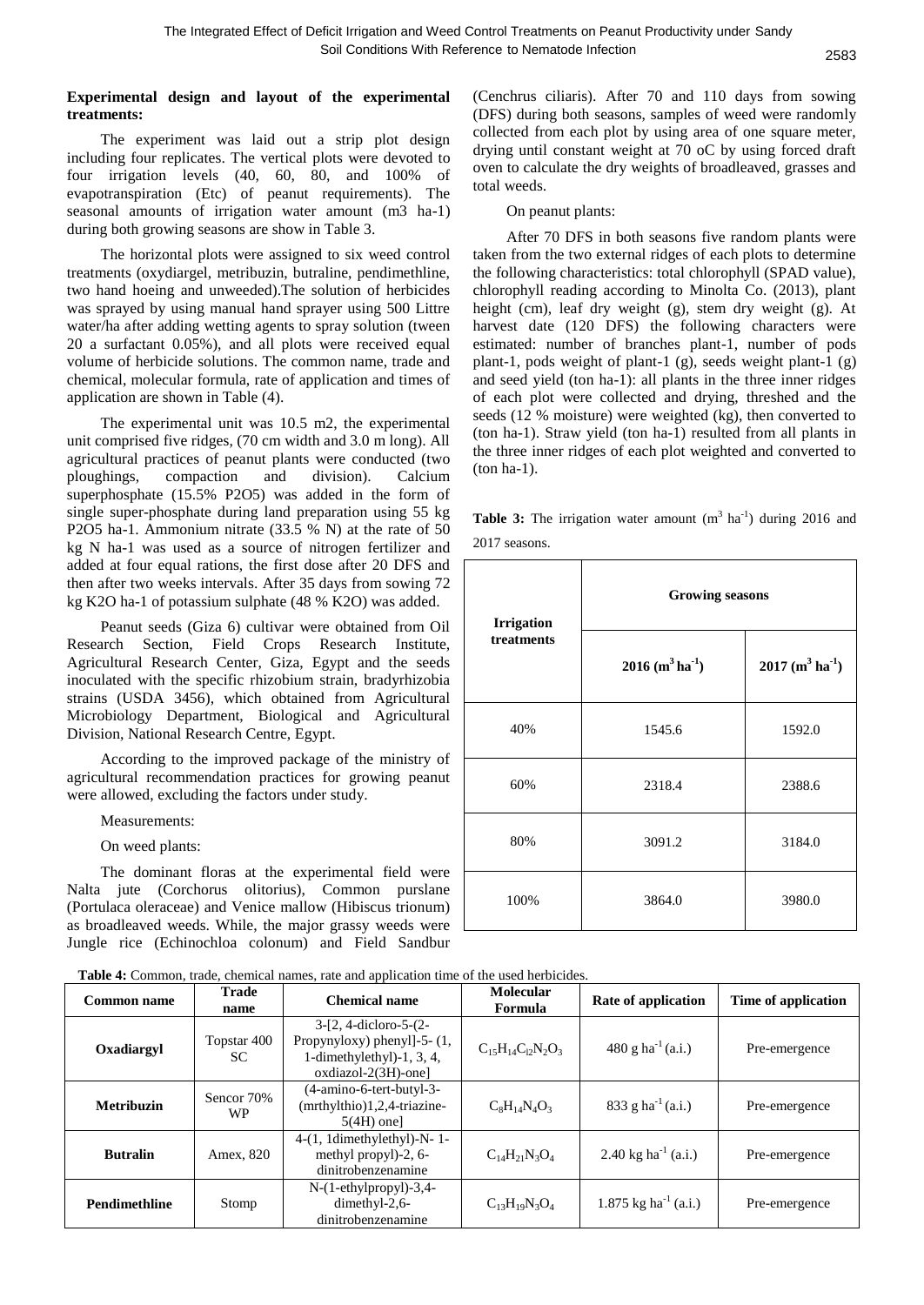Gravimetric soil samples were collected at 15-60 cm depth before and after each irrigation and at harvesting date to calculate the actual evapotranspiration (ETa) values and water use efficiency. ETa values were calculated by using the equation as given by Israelson and Hansen (1962) as follows:

$$
\text{Eta} = \sum_{i=1}^{n=4} \frac{(\theta 2 - \theta 1)}{100} \times \text{Pb} \times \text{D (cm)}
$$

Where: Eta is actual evapotranspiration (cm), "i" is soil layer, n is total number of soil layers, θ2 is the percentage of soil moisture after irrigation based on gravimetric measurement, θ1 is the percentage of soil moisture before irrigation based on gravimetric measurement, Pb is the soil bulk density and D is the layer depth (cm).

After that water use efficiency (WUE kg m-3) were calculated using the following equation given by James (1988):

$$
WUE = \frac{1 \text{ days}}{\text{Total water consume (cubic meter/ha)}}
$$

The values of crop coefficient (Kc) of peanut plants were calculated using the following equation:

$$
Kc = \frac{Eta}{Eto}
$$

Where: Eta is the water consumptive use (actual evapotranspiration) and Eto is the potential evapotranspiration, it was calculated by using the class A pan according to Doorenbos and Kassam (1979)

Chemical composition of seeds and straw:

Oil percentage (%). It was estimated in dried grains as described by (AOAC, 2007) using Soxhelt apparatus.

Macronutrients (N, P and K) of peanut seeds and straw were determined according to Cottenie et al. (1982).

Seasonal fluctuation of certain nematode species of peanut plantation:

 The tested region which was naturally infested with nematodes species i.e. Meloidogyne javanica, Pratylenchus penetrans, Helicotylenchus sp., Criconemella sp. and Heterodera sp. that was stated to study the fluctuation of nematode population starting from April to November for the both two seasons (2016 and 2017). The root-knot nematode was identified to species by perineal pattern according to Taylor et al., (1955) and other selected nematode were previously identified according to the morphometrics of the body for adult females of the three former species, whereas, juveniles of the latter nematode species (Taylor, 1957; Sher, 1966 and Handoo and Golden, 1989). Five locations were randomly selected, marked and labeled as sampling sites. Then, samples were taken from the sampling sites at monthly intervals for the both two seasons. A total of five soil sub samples were taken at each sampling site to form a composite sample. The samples were sent to the nematology laboratory and kept in refrigerator at 4ºC until extraction. Number of nematode species /250 g soil was monthly determined and recorded during the period of investigation.

# **Statistical Analysis:**

 Data of each season were subjected to ANOVA for the strip plot design according to Casella (2008), using MSTAT–C software program (MSTAT-C with MSTAT-C with MGRAPH version 2.10, Crop and Soil Sci. Dept., Michigan State Univ.). At probability0.05, the least significant difference test (LSD0.05) was used for distinguishing among the treatment means as subjected by Snedecor and Cochran (1980).

# **Results and Discussion**

Weeds growth:

The water shortage had a significant effect on the broadleaved, grasses as well as total dry weights of associated weeds of peanut plant as presented in Table 5. In this connection, supplying peanut plants with 100% of crop evapotranspiration (Etc) caused increases in dry weight of weed groups (broadleaved, grasses and total weeds), followed by using the irrigation treatment of 80% Etc. In contrast, the application of 40% of crop water requirements gave the lowest values of dry weight of weed groups. Reducing irrigation levels from 100% to 40% of (Etc) led to decreases in the dry weight of broadleaved, grasses and total weeds by (23.43 and 24.48 %), (27.96 and 26.98%) and (25.66 and 25.71%) after 70 and 110 DFS, respectively as an average over both seasons. These results are consent with those obtained by (Awal and Ikeda 2002; AbouKheira, 2009; Priya et al., 2013).

All weed control treatments reduced the broadleaved, grasses and total dry weeds as compared with the unweeded treatment (Table 5). After 70 and 110 days from sowing, two hand hoeing was the most effective in controlling broadleaved weeds, while Metribuzin was the second most effective herbicide treatment. In this regard, two hand hoeing was the most effective in controlling grasses and total weeds, while oxydiargel was the second most effective herbicide treatment. In general, two hand hoeing, oxydiargel, pendimethline and butraline recorded the greatest efficiency and reduced the total dry weight of weeds by (90.05 and 88.58%), (88.19 and 87.15%), (86.69 and 85.66%) and (85.00 and 84 46%) after 70 and 110 days from sowing, respectively as an average in both growing seasons as compared with the unweeded treatment. The reduction of dry weeds may be ascribed to the inhibitory influence of hand hoeing and herbicidal treatments on the growth and development of associated weeds. These findings are harmonious with those obtained by (Agostinho et al., 2006; El Naim et al., 2011; Fakkar and El-Dakkak, 2015; El-Metwally et al., 2017a and b).

Significant interactions were found between irrigation levels and weed control treatments on the total dry weight of broadleaved and grasses after 70 and 110 days from sowing in 2016 and 2017 seasons (Fig. 1). Whether using 80 or 100 of Etc in combined with hoeing twice has possessed the highest efficiency for weed control in peanut plants. Contrariwise, in unweeded plots, weeds produced more biomass with irrigation treatment of 100% than 80%.

### Vegetative growth:

The results in Table 6 revealed significant impacts of irrigation level on the total chlorophyll (SPAD value), plant height, leaf dry weightand steam dry weight during both seasons. Data revealed that irrigation at 100% of Etc significantly maximized all vegetative growth as compared with other irrigation treatments. Therefore, supplying peanut plants with suitable amounts of water requirements might help peanut plants to absorb greater amounts of water and soluble nutrients, encourage the process of cell division, cell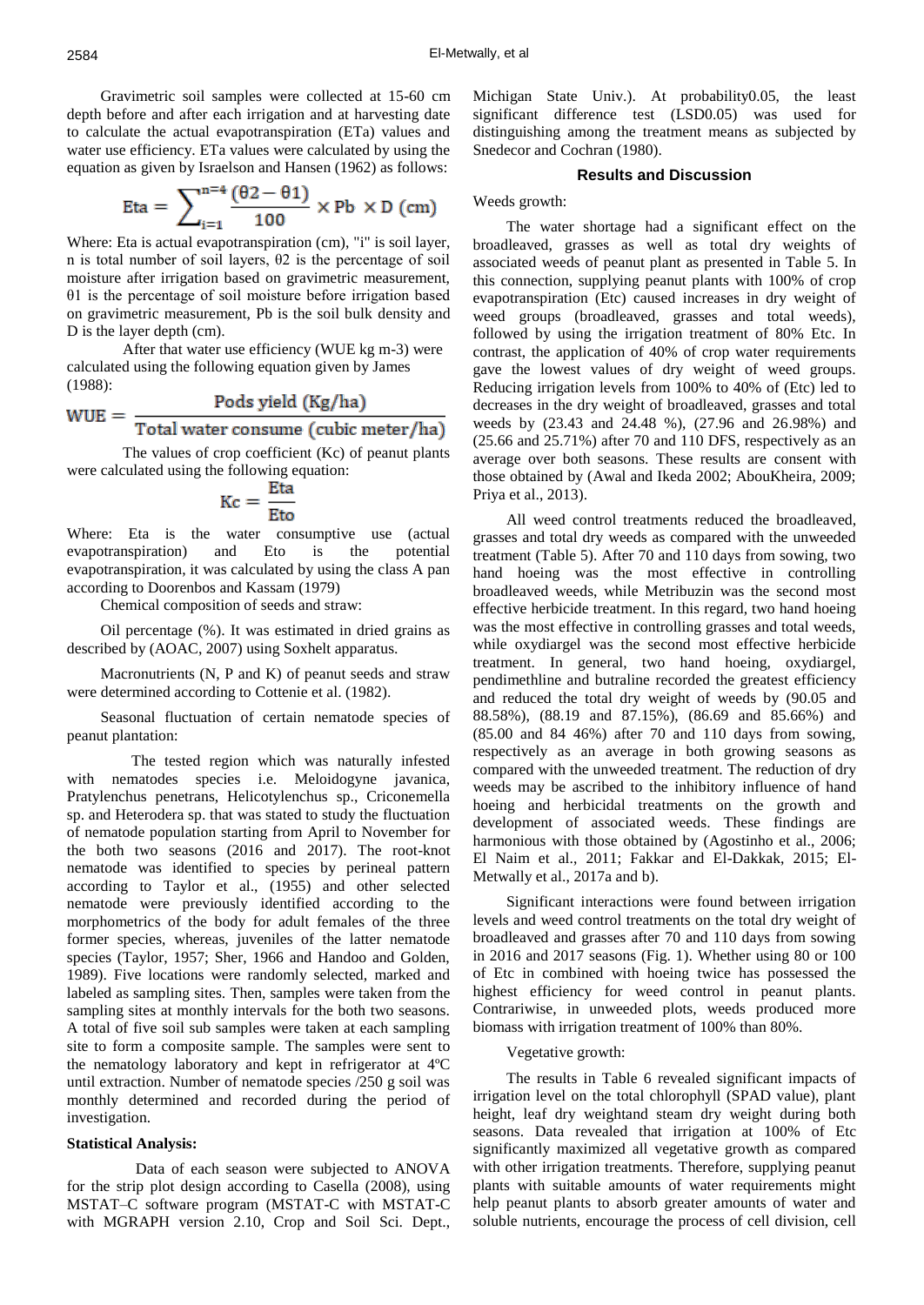elongation, photosynthetic, improving pigments and enlargement and meristematic activity. These results are in congruence with those noticed by (Heatherly et al., 1994; Cláudio et al.,1997; El–Boraie et al., 2009; Aydinsakir et al., 2016).

Two hand hoeing was the most effective treatment resulting in increasing total chlorophyll (SPAD value), plant height, leaf dry weight and stem dry weight of peanut plants (Table 6). Moreover, oxydiargel treatment was statistically at par with two hand hoeing for improving these peanut growth characters followed by pendimethline, butraline, metribuzin and unweeded. The development of peanut growth in the weeded plots might be ascribed to the efficiency in weed elimination (Table 5) and the reducing of competition between weeds and peanut plants on the life sources such as light, space, nutrients and gases. Similar findings confirming these results were reported by (Agostinho et al., 2006; Youssry et al., 2008; El Naim et al., 2011; Adhikary et al., 2016).

| Table 5: Averages dry weight of broad leaved, grasses, and total weight of weeds (g m <sup>-2</sup> ) as affected by irrigation and weed control |  |
|--------------------------------------------------------------------------------------------------------------------------------------------------|--|
| treatments as well as their interaction at 70 and 110 DFS during 2016 and 2017 growing seasons.                                                  |  |

|                              |        | Dry weight of broad leaved $(g m-2)$ |        |                |                           | Dry weight of grasses $(g m-2)$   |          |                |               |        | Total dry weight of weeds $(g m-2)$ |                |
|------------------------------|--------|--------------------------------------|--------|----------------|---------------------------|-----------------------------------|----------|----------------|---------------|--------|-------------------------------------|----------------|
| Characters<br>Sampling times |        | <b>70 DFS</b>                        |        | <b>110 DFS</b> |                           | <b>70 DFS</b>                     |          | <b>110 DFS</b> | <b>70 DFS</b> |        |                                     | <b>110 DFS</b> |
| Treatments / Seasons         | 2016   | 2017                                 | 2016   | 2017           | 2016                      | 2017                              | 2016     | 2017           | 2016          | 2017   | 2016                                | 2017           |
|                              |        |                                      |        |                | A- Irrigation treatments: |                                   |          |                |               |        |                                     |                |
| 40% of Etc                   | 50.33  | 47.81                                | 65.93  | 59.32          | 47.54                     | 45.12                             | 60.71    | 57.96          | 97.88         | 92.93  | 126.64                              | 117.28         |
| 60% of Etc                   | 57.47  | 53.59                                | 76.27  | 71.65          | 55.76                     | 52.41                             | 70.07    | 67.08          | 113.23        | 106.00 | 146.35                              | 138.73         |
| 80% of Etc                   | 63.86  | 60.17                                | 82.67  | 77.51          | 60.60                     | 58.28                             | 76.51    | 74.89          | 124.46        | 118.46 | 159.18                              | 152.41         |
| 100% of Etc                  | 65.45  | 62.56                                | 84.75  | 80.98          | 65.90                     | 62.72                             | 81.95    | 80.55          | 131.36        | 125.28 | 166.70                              | 161.53         |
| LSD at $5%$                  | 1.23   | 2.26                                 | 1.45   | 1.28           | 1.63                      | 1.31                              | 1.76     | 0.77           | 1.07          | 1.40   | 2.91                                | 1.47           |
|                              |        |                                      |        |                |                           | <b>B-Weed control treatments:</b> |          |                |               |        |                                     |                |
| Oxydiargel                   | 28.22  | 25.10                                | 37.33  | 34.63          | 22.55                     | 20.64                             | 30.52    | 28.25          | 50.77         | 45.75  | 67.85                               | 62.89          |
| Metribuzin                   | 25.05  | 23.10                                | 34.80  | 32.88          | 46.54                     | 43.86                             | 59.39    | 58.90          | 71.59         | 66.96  | 94.20                               | 91.78          |
| <b>Butraline</b>             | 32.77  | 31.13                                | 44.77  | 39.35          | 30.15                     | 28.49                             | 37.56    | 36.39          | 62.93         | 59.62  | 82.34                               | 75.75          |
| Pendimethline                | 30.96  | 28.17                                | 42.24  | 38.25          | 26.34                     | 23.33                             | 33.46    | 31.90          | 57.30         | 51.50  | 75.70                               | 70.15          |
| Two hand hoeing              | 23.20  | 20.89                                | 33.05  | 30.38          | 19.40                     | 17.81                             | 27.35    | 25.43          | 42.60         | 38.70  | 60.40                               | 55.81          |
| Unweeded                     | 215.47 | 207.81                               | 272.25 | 258.69         | 199.73                    | 193.66                            | 245.57   | 239.85         | 415.20        | 401.48 | 517.82                              | 498.54         |
| LSD at 5 $\%$                | 1.23   | 1.65                                 | 2.19   | 2.33           | 3.93                      | 0.88                              | 2.88     | 1.07           | 4.75          | 2.16   | 5.03                                | 3.23           |
| C- Interaction (F. test):    | 3.06   | 5.81                                 | 4.10   | 1.54           | 1.65                      | 2.60                              | $2.80\,$ | 1.04           | 2.97          | 4.61   | 5.75                                | 5.34           |

**\*; significant at 0.05 level of probability and NS; non-significant at 0.05 level of probability.**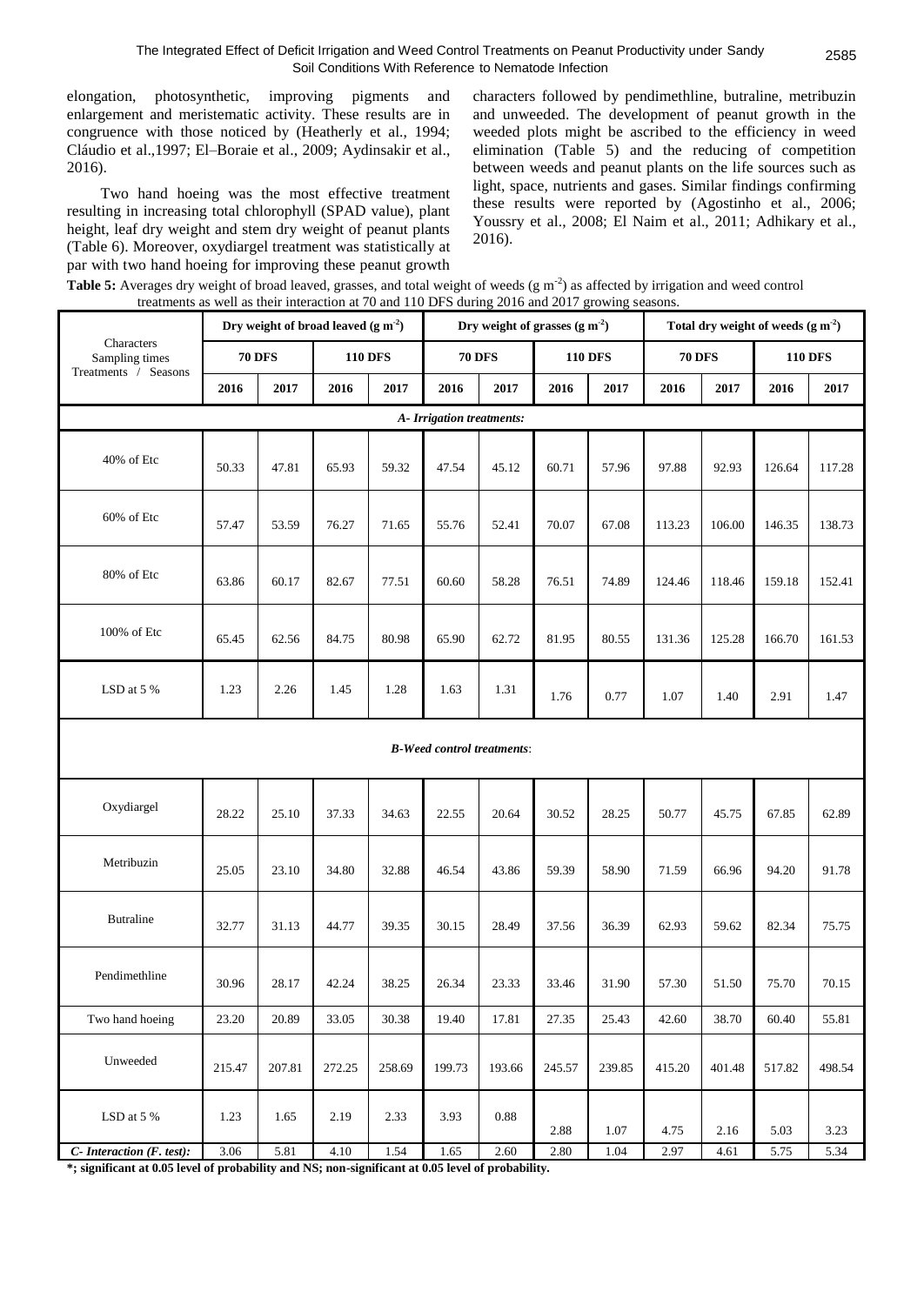

 $\frac{1}{2017}$  growing seasons. DFS during 2016 and 2017 grwoing seasons.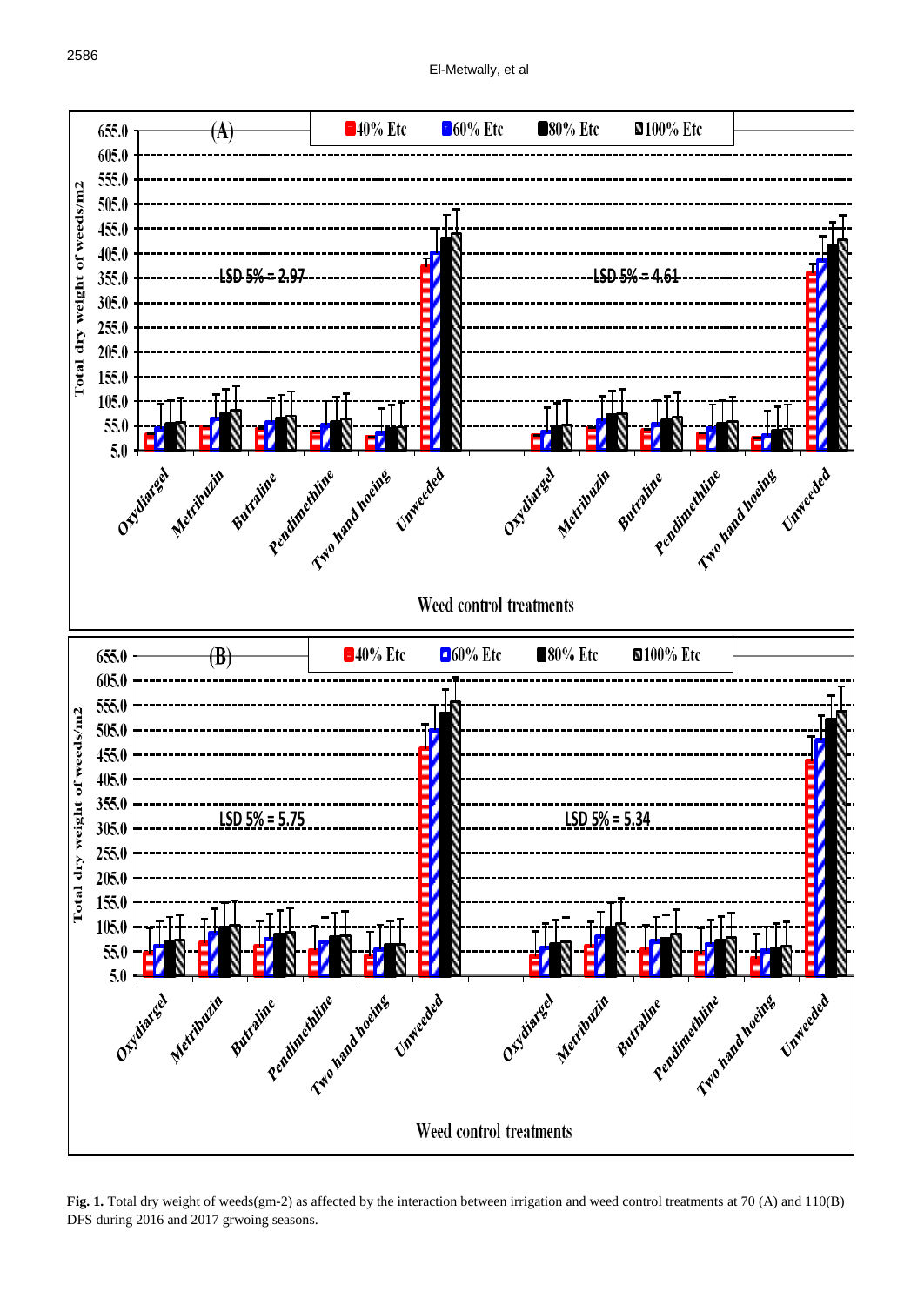# **Yield and yield attributes:**

Data presented in Table 7 revealed that the application of 100% or 80% of ETc led to the maximum values of number of branches plant-1, number of pods plant-1, weight of pods plant-1 (g), weight of seeds plant-1 (g) as well as seed and straw yields (ton ha-1). In contrast, using 40% of Etc recorded the lowest values of these crop characters. Results also indicated showed no significant differences between 100 and 80% of Etc levels suggesting the applicability potential of 80% of Etc level. Drought increases respiration, which decreases assimilates for seed filling, and there are several studies reported that drought stress reduced photosynthesis, translocation rates and decreased growth and seed yield (El–Boraie et al., 2009; El-Metwally and El-Saidy, 2016). Thus, sufficient water application via100% or 80% of Etc will provide the plant with sufficient water amounts alongside with dissolved plant nutrients necessarily for encouraging the processes of cell enlargement and cell division beside the meristematic activity (Fageria et al., 2010). In addition, the useful effect of water for enhancing the performance of photosynthetic pigments and photosynthesis process will increase the synthesis and accumulation of metabolites, thereby increasing yield and its attributes. These results agree with those recorded by Jongrungklang et al., 2013; Aydinsakir et al., 2016; Garko et al., 2016; Faye et al., 2016).

Concerning the effect of weeded practices on yield and its attributes, all weeded plots produced more yield over the weedy control treatment (Table 7). The two hand hoeing treatment resulted in increasing the number of branches plant-1, number of pods plant-1, weight of pods plant-1 (g), weight of seeds plant-1 (g) and seed and straw yields (ton ha-1) yield by (53.03%), (51.53%), (80.91%), (44.16%), (31.53%) and (24.97%), respectively over the weedy control treatment as an average over both seasons. These results are associated with the minimization of the competition among weed and peanut plants (Table 5) and saving more of the available resources (water and plant nutrients) for improving plant growth and yield production (Table 6). This weed controlling treatment increased also plant height and resulted in greater straw and grain yields. The desirable effect of weed control on peanut yield and its attributes have been concluded by Agostinho et al., 2006; El Naim et al., 2011; Adhikary et al., 2016; Garko et al., 2016); whereas, weed competition causes a reduction in growth characters, yield and its attributes production (Agostinho et al., 2006). Data illustrated in Figs. 2, 3 and 4 showed that there was a significant effect due to the interaction between irrigation levels and weed control treatment on number of pods plant-1, seed and straw yield (tonsha-1). Irrigation with 100% Etc significantly increased previous characters when two hand hoeing was applied as compared with the other treatments. Results also indicated that the treatment of 100% of Etc alongside with oxydiargel application was slightly less effective than the superior treatment without a significant difference between the two treatments. The smallest seeds yield was recorded with the unweeded treatment and irrigation of 40% of Etc.

# **Water parameter**

### **Water use efficiency (WUE):**

Irrigation water use efficiency as affected by irrigation and weed control treatments are presented in Table 7. Results showed that increasing level of irrigation treatments from 40 to 100% of crop evapotranspiration (Etc) caused greatly reduced in WUE of peanut plants in both seasons. the maximum value of WUE as an average of both seasons (2.13 kg/m3) was recorded under the irrigation treatment of 40% of Etc. But, the irrigation treatment of 100% of Etc (control treatment) recorded the minimum value of WUE during both growing seasons. The lower seasonal consumptive use of water under the condition of 40% of Etc might be the main reason for produce the high values of WUE. These results agree with those obtained by Singh et al., 1994; Tiwari et al., 994; Sounda et al., 2006).

Regarding the effect of weed control treatments on WUE, data in Table 7 clearly showed that all weed control treatments Effect on WUE in both seasons. The maximum values of WUE were recorded with the treatment of two hand hoeing followed by oxydiargel, pendimethline, butraline, metribuzin and then unweeded (control) came at the last rank and recorded the lowest value of WUE, the corresponding data were (1.86, 1.78, 1.71, 1.62, 1.54 and 1.39 kg/m3), respectively as an average over both summer seasons. These results are in good line with those obtained by (Heatherly et al., 1994).

## **Chemical compositions:**

It is cleared from the data in Table (8) that irrigation level treatments significantly affected oil and macronutrients (N, K and P) concentration in seeds and straw of peanut plants at harvest. In this regard, with increasing irrigation levels from 40% up to 100% of Etc there was a progressive increase in concentrations of oil and macronutrients. On the other side, the lowest values of aforementioned characters were recorded with 40% of Etc. The increase in content of oil % and macronutrients in seed and straw due to the increasing of water requirement levels may be due to promotion effect to the growth, which enables plants to absorb its optimum amount of water and nutrient requirements, which reflected on improving plant growth, yield and quality indices of oil and nutrient concentrations (El–Boraie et al., 2009; El-Metwally and El-Saidy, 2016).

As shown in Table 8, all of the weed control treatments significantly improved the concentrations of oil and macronutrients (N, K and P) in seeds and straw of peanut plants at harvesting stage. The highest values were obtained from the two hand hoeing followed by oxydiargel application treatment; however, the difference between these treatments was insignificant. These results might be ascribed to less competition for the environmental life resources (light, nutrients and water) via minimize weeds infestation with two hand hoeing or herbicidal treatments due to improving nutrients absorption and reversed on chemical compositions of seeds and straw. Affirmative effect of weeded practices on chemical compositions of peanut have been previously confirmed by (Fakkar and El-Dakkak, 2015).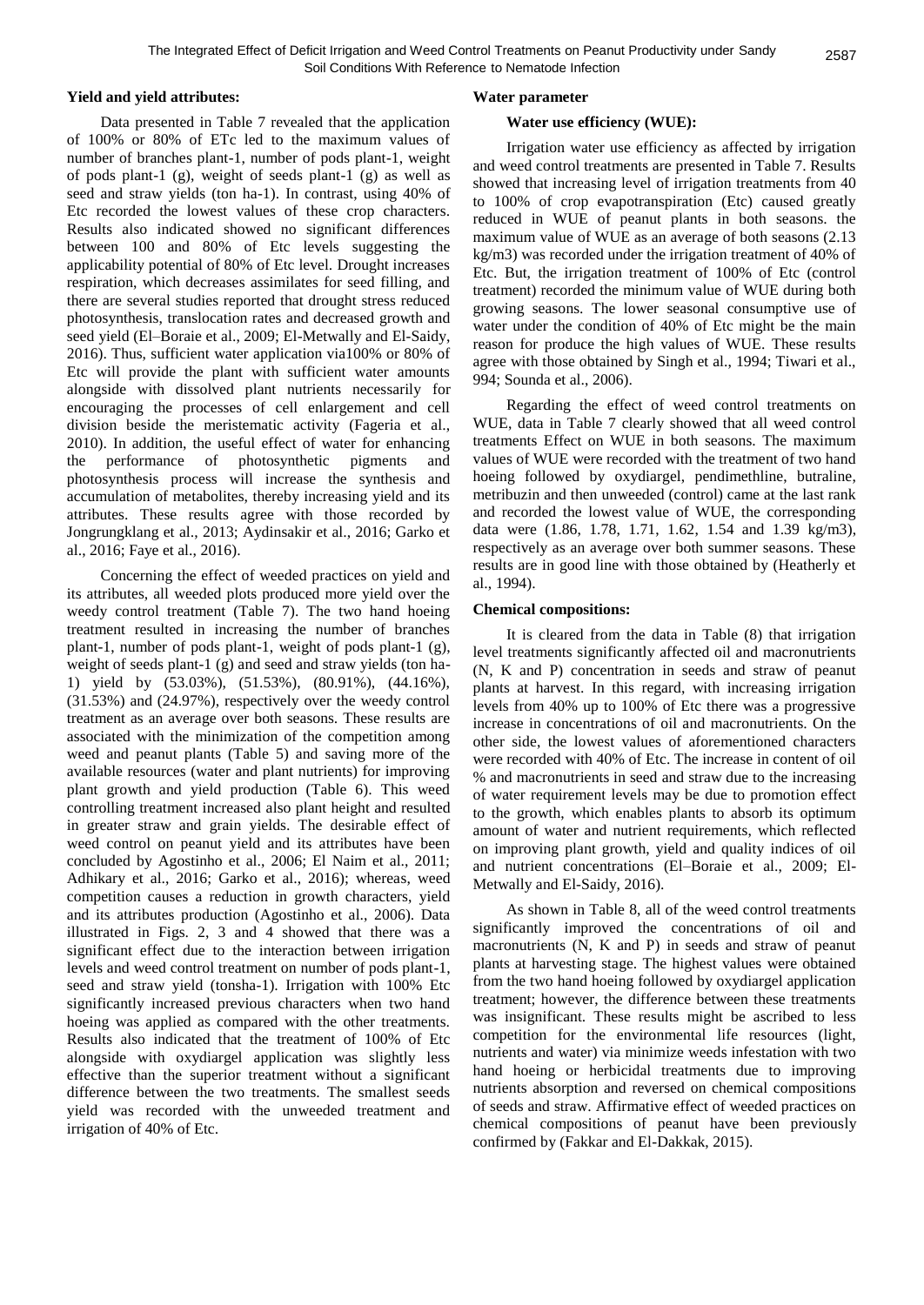# El-Metwally, et al

**Table 6:** Averages of total chlorophyll (SPAD value), plant height (cm), leaf dry weight (g) and stem dry weight as affected by irrigation and weed control treatments as well as their interaction during 2016 and 2017 growing seasons.

| <b>Characters</b><br><b>Sampling times</b> |                                   | <b>Total chlorophyll</b><br>(SPAD value) | <b>Plant height</b><br>(c <sub>m</sub> ) |       | Leaf dry weight $(g)$ |       | Stem dry weight<br>$\left( \mathbf{g} \right)$ |       |       |  |  |  |  |
|--------------------------------------------|-----------------------------------|------------------------------------------|------------------------------------------|-------|-----------------------|-------|------------------------------------------------|-------|-------|--|--|--|--|
| <b>Treatments</b>                          | <b>Seasons</b>                    | 2016                                     | 2017                                     | 2016  | 2017                  | 2016  | 2017                                           | 2016  | 2017  |  |  |  |  |
|                                            |                                   |                                          | A- Irrigation treatments:                |       |                       |       |                                                |       |       |  |  |  |  |
| 40% of Etc                                 |                                   | 39.14                                    | 40.17                                    | 28.17 | 27.89                 | 25.60 | 27.25                                          | 21.58 | 23.03 |  |  |  |  |
| $60\%$ of Etc                              |                                   | 42.05                                    | 40.95                                    | 29.13 | 28.32                 | 31.95 | 33.05                                          | 24.87 | 26.16 |  |  |  |  |
| 80% of Etc                                 |                                   | 42.17                                    | 41.43                                    | 31.17 | 30.72                 | 34.24 | 35.67                                          | 26.70 | 29.64 |  |  |  |  |
| 100% of Etc                                |                                   | 42.92                                    | 43.78                                    | 33.93 | 30.89                 |       | 38.31<br>36.26                                 |       | 33.45 |  |  |  |  |
| LSD at $5%$                                |                                   | 0.45                                     |                                          | 1.55  | 0.85                  | 0.26  | 0.33                                           | 0.51  | 3.02  |  |  |  |  |
|                                            | <b>B-Weed control treatments:</b> |                                          |                                          |       |                       |       |                                                |       |       |  |  |  |  |
| Oxydiargel                                 |                                   | 44.34                                    | 43.20                                    | 35.39 | 33.41                 | 34.10 | 35.95                                          | 26.71 | 28.73 |  |  |  |  |
| Metribuzin                                 |                                   | 38.83                                    | 39.29                                    | 26.35 | 25.31                 | 31.93 | 33.79                                          | 25.23 | 27.21 |  |  |  |  |
| <b>Butraline</b>                           |                                   | 40.17                                    | 40.55                                    | 28.80 | 28.80                 | 32.72 | 34.45                                          | 25.69 | 27.70 |  |  |  |  |
| Pendimethline                              |                                   | 42.67                                    | 41.51                                    | 30.70 | 29.62                 | 33.62 | 35.00                                          | 26.33 | 28.42 |  |  |  |  |

Two hand hoeing 15.77 46.01 37.26 36.05 34.67 36.10 26.45 29.25 Unweeded 37.64 38.95 25.10 23.53 25.03 26.12 21.27 27.11 LSD at 5 % 1.59 0.92 1.15 2.34 0.68 0.62 1.24 1.30

*C-* Interaction (F. test): NS NS NS NS NS NS NS NS NS NS NS NS **\*; significant at 0.05 level of probability and NS; non-significant at 0.05 level of probability.**

**Table 7:** Averages number of branches plant-1, number of pods plant-1, weight of pods plant-1, weight of seeds plant-1, seed yield (ton ha-1), straw yield (ton ha-1) and water use efficiency (Kg/m3) as affected by irrigation and weed control treatments as well as their interaction during 2016 and 2017 growing seasons.

| Characters<br>Treatments / | Number of<br><b>branches</b><br>$\mathbf{plant}^{-1}$ |           | Number of<br>pods plant <sup>-1</sup> |       | Weight of<br>pods plant <sup>-1</sup> |                          | Weight of<br>seeds plant <sup>-1</sup> |           | pods vield<br>ton $ha^{-1}$ |       | <b>Straw vield</b><br>$ton ha-1$ |       | <b>WUE</b><br>(Kg/m <sup>3</sup> ) |           |
|----------------------------|-------------------------------------------------------|-----------|---------------------------------------|-------|---------------------------------------|--------------------------|----------------------------------------|-----------|-----------------------------|-------|----------------------------------|-------|------------------------------------|-----------|
| Seasons                    | 2016                                                  | 2017      | 2016                                  | 2017  | 2016                                  | 2017                     | 2016                                   | 2017      | 2016                        | 2017  | 2016                             | 2017  | 201<br>6                           | 2017      |
|                            |                                                       |           |                                       |       |                                       | A-Irrigation treatments: |                                        |           |                             |       |                                  |       |                                    |           |
| 40% of Etc                 | 17.80                                                 | 19.27     | 23.16                                 | 31.71 | 62.04                                 | 66.50                    | 18.22                                  | 19.54     | 3.287                       | 3.423 | 5.198                            | 5.474 | 2.12                               | 2.14      |
| 60% of Etc                 | 18.93                                                 | 19.80     | 27.73                                 | 33.68 | 64.21                                 | 77.94                    | 21.88                                  | 21.56     | 3.633                       | 3.870 | 5.517                            | 6.033 | 1.56                               | 1.62      |
| 80% of Etc                 | 22.20                                                 | 20.92     | 30.40                                 | 35.72 | 75.13                                 | 82.17                    | 22.55                                  | 22.35     | 4.739                       | 4.988 | 6.102                            | 6.504 | 1.53                               | 1.56      |
| 100% of Etc                | 24.17                                                 | 22.23     | 32.54                                 | 37.86 | 77.98                                 | 83.80                    | 23.60                                  | 24.81     | 5.137                       | 5.391 | 6.430                            | 6.757 | 1.32                               | 1.35      |
| LSD at 5 %                 | 1.99                                                  | 1.75      | 2.53                                  | 2.45  | 5.01                                  | 2.44                     | 1.51                                   | 2.54      | 0.720                       | 0.670 | 0.410                            | 0.350 | 0.11                               | 0.13      |
|                            | <b>B-Weed control treatments:</b>                     |           |                                       |       |                                       |                          |                                        |           |                             |       |                                  |       |                                    |           |
| Oxydiargel                 | 24.62                                                 | 22.93     | 31.81                                 | 40.52 | 80.85                                 | 94.85                    | 24.20                                  | 24.50     | 4.553                       | 4.770 | 6.203                            | 6.607 | 1.77                               | 1.79      |
| Metribuzin                 | 18.03                                                 | 18.78     | 25.50                                 | 29.20 | 60.58                                 | 66.65                    | 19.35                                  | 20.40     | 3.918                       | 4.173 | 5.465                            | 5.923 | 1.52                               | 1.57      |
| <b>Butraline</b>           | 18.61                                                 | 20.02     | 27.07                                 | 32.55 | 69.07                                 | 76.15                    | 21.13                                  | 21.40     | 4.147                       | 4.349 | 5.714                            | 6.141 | 1.61                               | 1.64      |
| Pendimethline              | 20.61                                                 | 22.20     | 29.84                                 | 36.53 | 70.01                                 | 82.85                    | 22.52                                  | 23.03     | 4.365                       | 4.596 | 5.973                            | 6.433 | 1.69                               | 1.73      |
| Two hand hoeing            | 27.19                                                 | 23.91     | 33.90                                 | 44.78 | 89.12                                 | 97.27                    | 24.55                                  | 26.82     | 4.777                       | 4.965 | 6.459                            | 6.857 | 1.85                               | 1.87      |
| Unweeded                   | 15.58                                                 | 15.49     | 22.62                                 | 24.87 | 49.42                                 | 47.85                    | 17.63                                  | 16.22     | 3.434                       | 3.656 | 5.058                            | 5.190 | 1.37                               | 1.41      |
| LSD at 5 %                 | 1.61                                                  | 1.04      | 1.40                                  | 1.61  | 4.65                                  | 2.10                     | 1.35                                   | 0.69      | 0.130                       | 0.260 | 0.250                            | 0.340 | 0.07                               | 0.12      |
| C- Interaction (F. test):  | <b>NS</b>                                             | <b>NS</b> | 2.44                                  | 2.84  | <b>NS</b>                             | <b>NS</b>                | <b>NS</b>                              | <b>NS</b> | 0.22                        | 0.29  | 0.23                             | 0.34  | <b>NS</b>                          | <b>NS</b> |

**\*; significant at 0.05 level of probability and NS; non-significant at 0.05 level of probability.**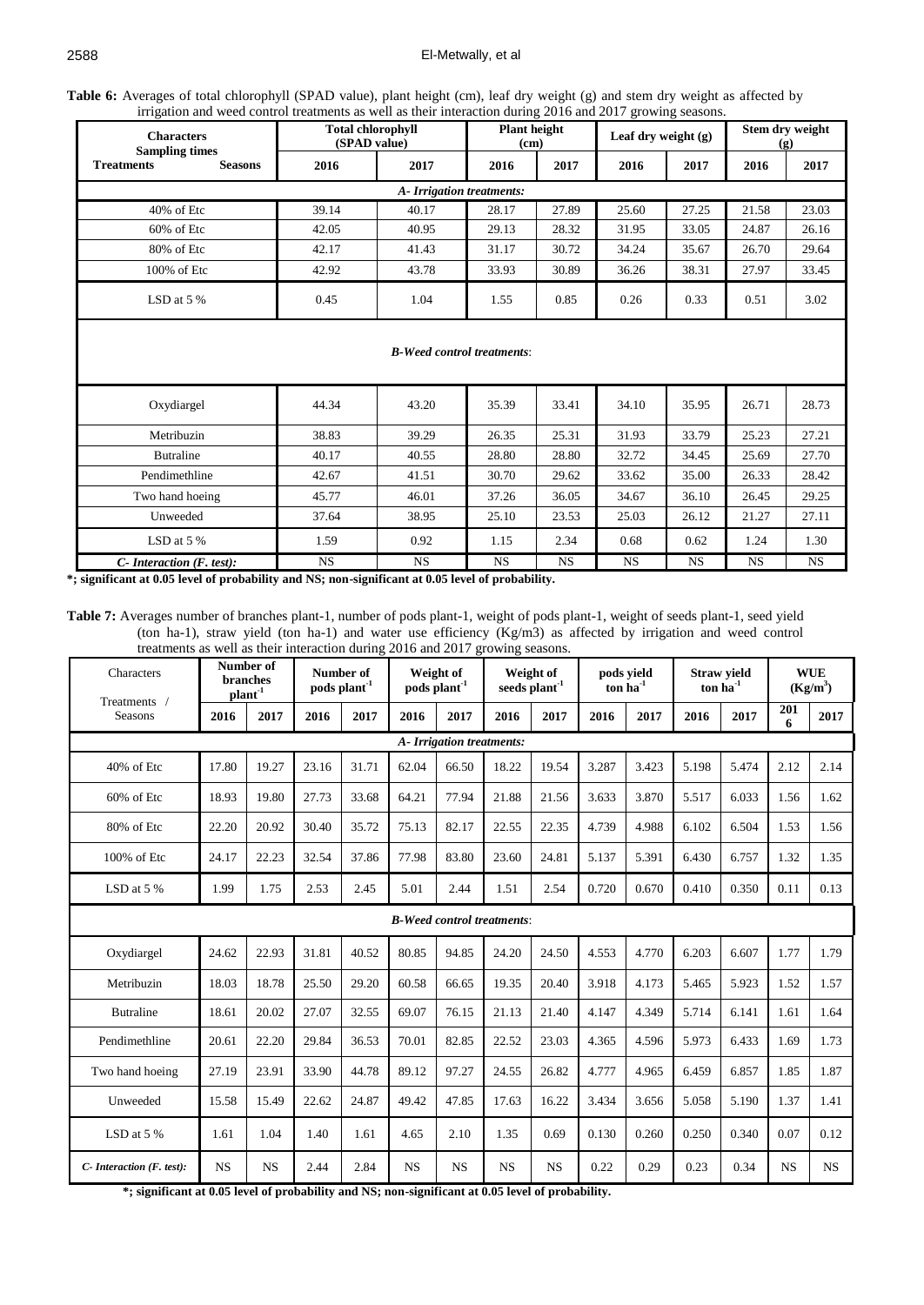**Table 8:** Averages of seed oil%, seed N%, seed P%, seed K%, straw N%, straw P% and straw K% as affected by irrigation and weed control treatments as well as their interaction during 2016 and 2017 growing seasons.

| weed componentations as well as their interaction during 2010 and 2017 growing seasons.<br><b>Characters</b> | Seed oil% |           |           | Seed N%   | Seed P%   |           |           | Seed K%     |           | Straw N%  |           | <b>Straw P%</b> |           | Straw K%  |
|--------------------------------------------------------------------------------------------------------------|-----------|-----------|-----------|-----------|-----------|-----------|-----------|-------------|-----------|-----------|-----------|-----------------|-----------|-----------|
| <b>Treatments</b><br><b>Seasons</b>                                                                          | 2016      | 2017      | 2016      | 2017      | 2016      | 2017      | 2016      | 2017        | 2016      | 2017      | 2016      | 2017            | 2016      | 2017      |
| 40% of Etc                                                                                                   | 42.88     | 43.98     | 3.22      | 3.42      | 0.57      | 0.65      | 1.66      | 1.74        | 1.87      | 1.97      | 0.34      | 0.39            | 1.30      | 1.36      |
| 60% of Etc                                                                                                   | 44.32     | 44.59     | 3.47      | 3.72      | 0.71      | 0.75      | 1.93      | 1.98        | 2.02      | 2.14      | 0.42      | 0.51            | 1.56      | 1.64      |
| 80% of Etc                                                                                                   | 46.27     | 46.31     | 3.82      | 4.09      | 0.77      | 0.84      | 2.37      | 2.54        | 2.19      | 2.34      | 0.50      | 0.54            | 1.76      | 1.87      |
| 100% of Etc                                                                                                  | 47.47     | 46.62     | 4.18      | 4.24      | 0.91      | 0.95      | 2.51      | 2.65        | 2.34      | 2.51      | 0.52      | 0.61            | 1.90      | 2.03      |
| LSD at 5 %                                                                                                   | 0.32      | 0.22      | 0.29      | 0.15      | 0.04      | 0.03      | 0.10      | 0.10        | 0.18      | 0.09      | 0.04      | 0.04            | 0.07      | 0.16      |
| <b>B-Weed control treatments:</b>                                                                            |           |           |           |           |           |           |           |             |           |           |           |                 |           |           |
| Oxydiargel                                                                                                   | 45.46     | 45.97     | 3.86      | 4.14      | 0.82      | 0.86      | 2.27      | 2.39        | 2.30      | 2.42      | 0.50      | 0.59            | 1.78      | 1.87      |
| Metribuzin                                                                                                   | 44.99     | 45.01     | 3.46      | 3.63      | 0.66      | 0.74      | 1.98      | 2.16        | 1.90      | 2.10      | 0.39      | 0.45            | 1.53      | 1.68      |
| Butraline,                                                                                                   | 45.20     | 45.34     | 3.59      | 3.81      | 0.71      | 0.78      | 2.06      | 2.19        | 1.99      | 2.17      | 0.42      | 0.49            | 1.60      | 1.72      |
| Pendimethline                                                                                                | 45.67     | 45.73     | 3.78      | 3.98      | 0.77      | 0.82      | 2.17      | 2.30        | 2.12      | 2.30      | 0.46      | 0.55            | 1.69      | 1.81      |
| Two hand hoeing                                                                                              | 45.96     | 46.25     | 3.95      | 4.29      | 0.88      | 0.94      | 2.37      | 2.45        | 2.46      | 2.51      | 0.55      | 0.62            | 1.83      | 1.93      |
| Unweeded                                                                                                     | 44.13     | 43.95     | 3.42      | 3.35      | 0.60      | 0.65      | 1.85      | 1.86        | 1.85      | 1.92      | 0.35      | 0.37            | 1.34      | 1.34      |
| LSD at 5 %                                                                                                   | <b>NS</b> | 0.43      | 0.19      | 0.17      | 0.05      | 0.04      | 0.10      | 0.11        | 0.13      | 0.15      | 0.05      | 0.06            | 0.11      | 0.09      |
| $C$ - Interaction (F. test):                                                                                 | <b>NS</b> | <b>NS</b> | <b>NS</b> | <b>NS</b> | <b>NS</b> | <b>NS</b> | <b>NS</b> | $_{\rm NS}$ | <b>NS</b> | <b>NS</b> | <b>NS</b> | NS              | <b>NS</b> | <b>NS</b> |

**\*; significant at 0.05 level of probability and NS; non-significant at 0.05 level of probability.**

#### **Nematode Seasonal fluctuation:**

Data in Figs. 5 and 6 show the seasonal fluctuation of five plant parasitic nematode species i.e. Meloidogyne javanica, Pratylenchus penetran, Helicotylenchus sp., Criconemella sp. and Heterodera sp. during the two growing seasons of 2016 and 2017 (June to September). Obviously, the initial population means of the tested five nematodes species were 45, 9, 11, 34 and 5 individuals per 250 g soil at the beginning of peanut sowing seeds, respectively. In general, the population of each nematode species gradually increased as the soil temperature increased (Fig. 5 and 6) and reached their peaks in August (31.04 Cº), where a full peanut plant growth occurred. These nematode population densities were recorded to be 196, 31, 96, 151, and 24 individuals per 250 g soil, respectively. Then the decline of nematode population densities were happened at harvest time on September 2016 and 2017 when their minimum population densities were recorded on November (24.3 Cº) when low soil temperature (Fig. 5 and 6), as well as, absence of host occurred. These minimum densities were recorded to be 69, 9, 33, 69, and 9 individuals per 250 g soil, respectively. The present findings on seasonal fluctuation of such nematode showed that their peaks reached in August with the maximum population densities per 250 g along with highest temperature and then decreased as the temperature diminished in September. These present findings of such seasonal fluctuations are in agreement with those of El-Mosalamy (2005), who found that nematodes were found in relatively low population densities during March which increase gradually through April, May and June to reach their highest peaks in July at which the soil temperature reached the maximum degree, then gradual decrease in population density occurred till October at which nematode reached their modest densities. It is worthy to note that nematode populations of either H. avenae or P. penetrans were lower than other nematode species tested during the seasonal fluctuation study. This may be due to peanut plant cv. Giza 6 was not the suitable host comparing to M. javanica, H. pseudorobustus and T. claytoni, since their population densities increased up to 6.13, 2.38 and 6.0 folds over those two nematode species at harvesting time, respectively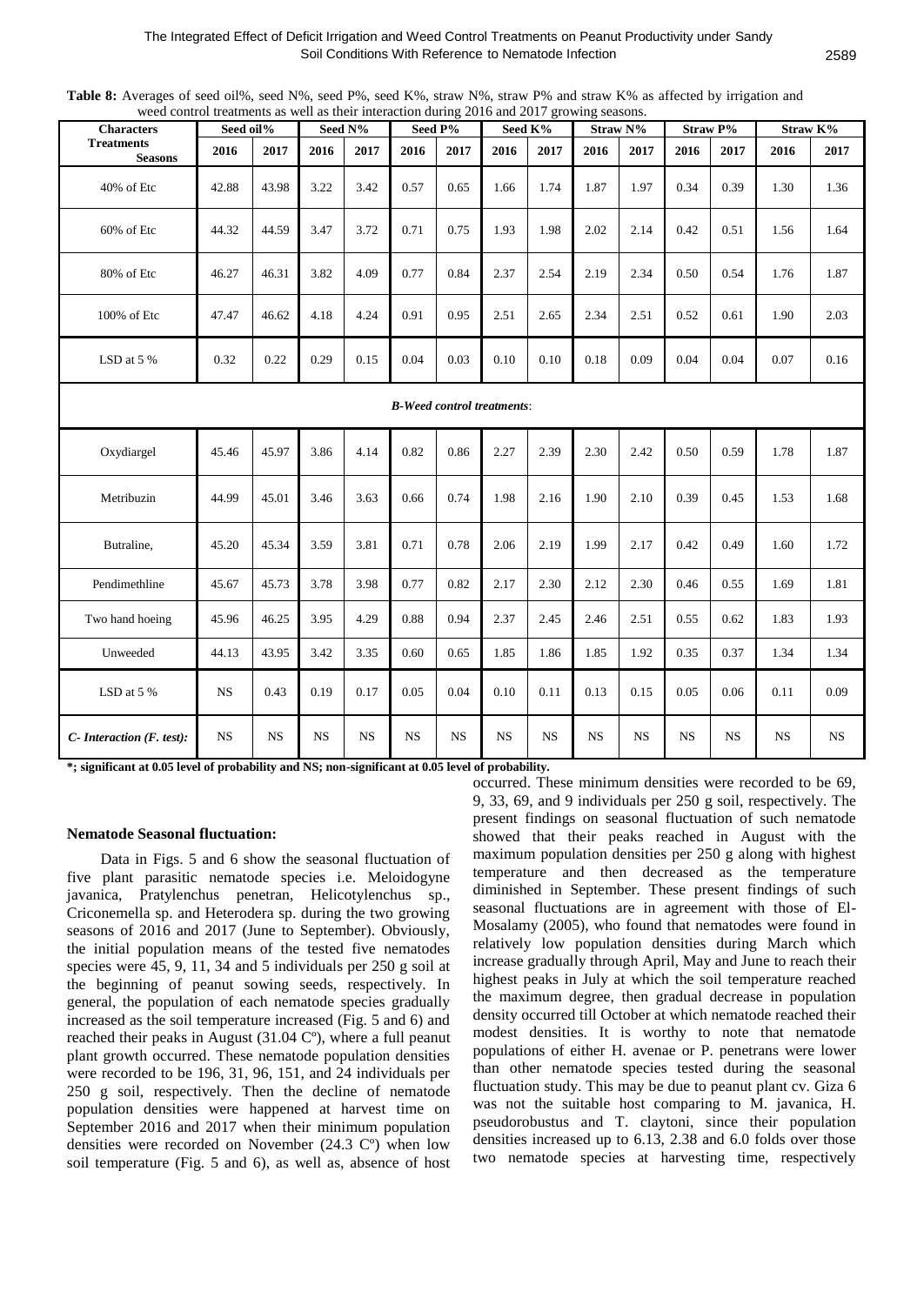

Fig. 2. Number of pods plant<sup>-1</sup> as affected by the interaction between irrigation and weed control treatments during 2016 and 2017 seasons.



Fig. 3. Pods yield (ton ha<sup>-1</sup>) as affected by the interaction between irrigation and weed control treatments during 2016 and 2017 seasons.



Fig. 4. Straw yield (ton ha<sup>-1</sup>) as affected by the interaction between irrigation and weed control treatments during 2016 and 2017 seasons.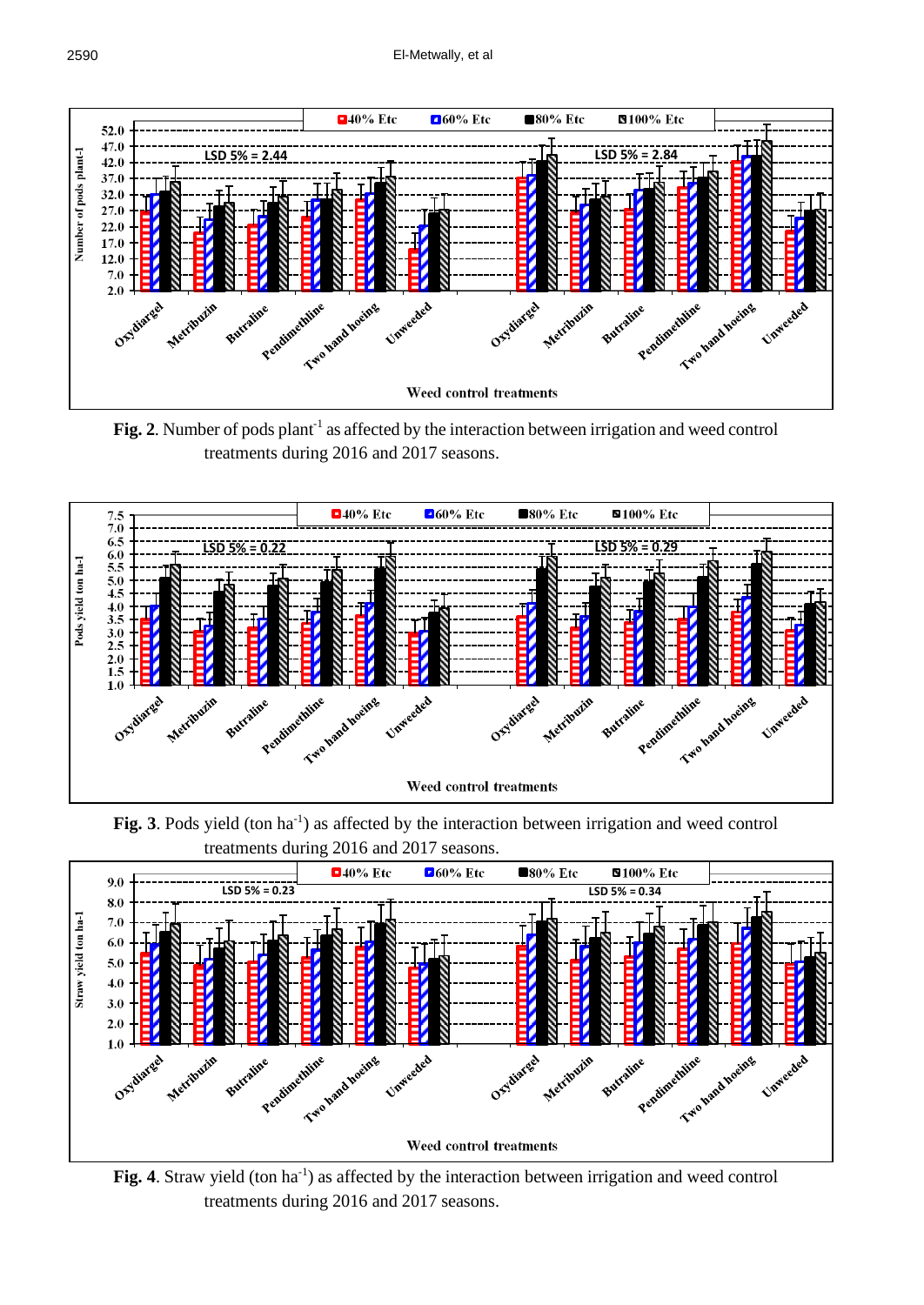

**Fig. 5.** Average of soil temperature from April to November 2016 and 2017



**Fig. 6.** Average of nematode genera from April to November 2016 and 2017.

### **Conclusion**

.

Eventually, it could be concluded that with each increase in irrigation levels there was a progressive increase in dry weight of associated weed, growth, yield, yield attributes beside seed and straw chemical compositions of peanut. Applying 100% or 80% of Etc recorded the highest values of total dry weight of weeds in both seasons. The maximum values of WUE were recorded when plans received 40% of Etc as compared with other irrigation treatments. Two hand hoeing followed by oxydiargel treatments decreased dry weight of total weeds and increased averages of seed yield, its attributes, chemical composition of seeds and straw as well as WUE. Generally, application of 100% of Etc besides two hand hoeing, followed by 80% of crop water requirement combined with oxydiargel treatment produced the maximum seed yield, with insignificant difference between them in both two interaction treatments under the new reclaimed sandy soil conditions of Nubaria Governorate, Egypt.

#### **Acknowledgments**

Financial support for this research from the National Research Center, Egypt and Mansoura University, Egypt is gratefully acknowledged.

# **References**

- Abd El-Dayem HM, and Ismaeil FHM (2007). Effect of potassium and boron on drought tolerance of cotton plants. Arab Conference of Soil and Water Management for Sustainable Agricultural Development, 10-11 April (Conference Hall, Faculty of Agriculture, Mansoura University) pp141-153.
- Aboelill AA, Mehanna HM, Kassab OM and Abdallah EF (2012). The response of peanut crop to foliar spraying with potassium under water stress conditions. Australian Journal of Basic and Applied Sciences 6(8):626-634.
- AbouKheira AA (2009). Macro management of deficit irrigated peanut with sprinkler irrigation. Agriculture Water Management 96(10):1409–1420.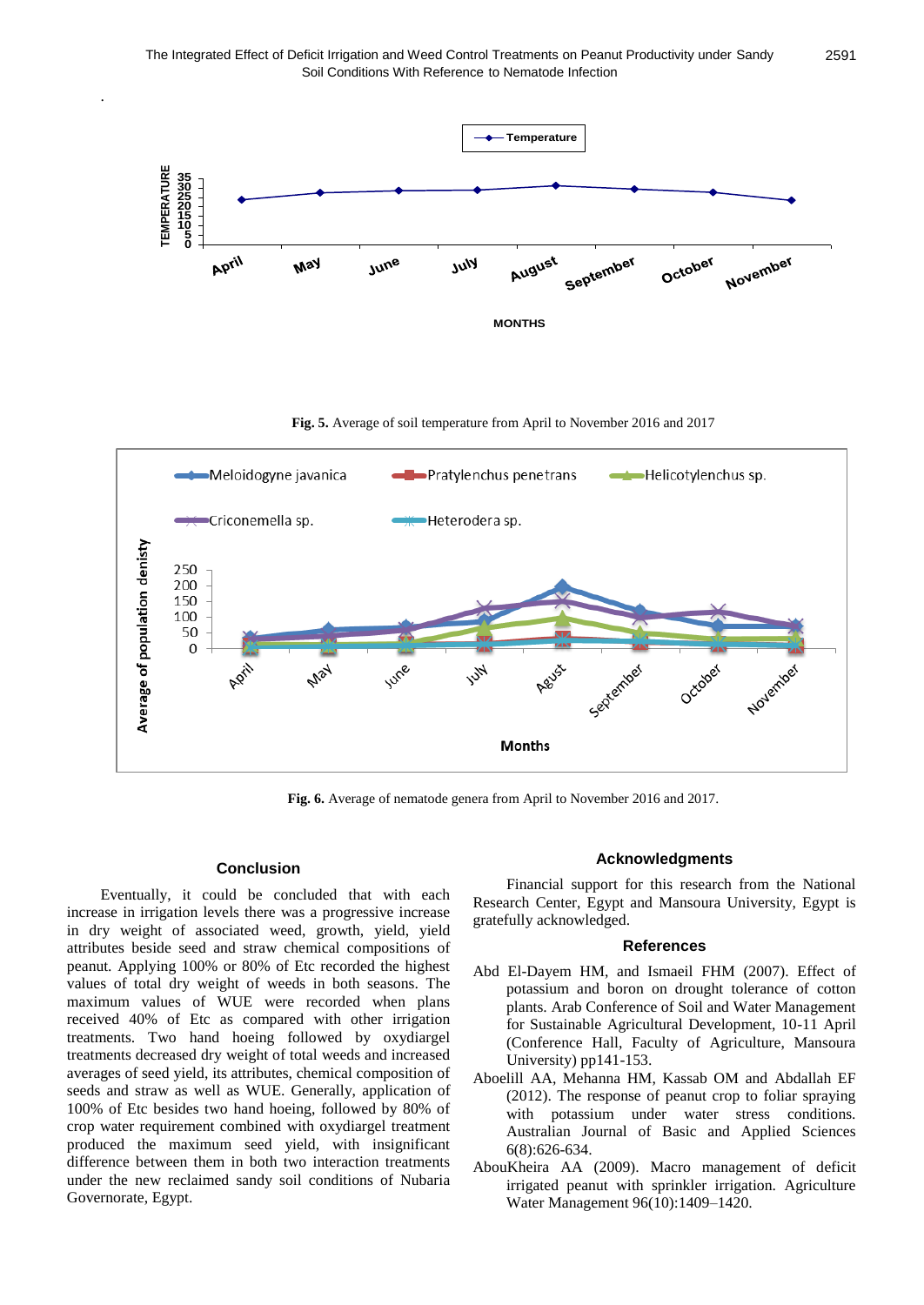- AbouZied M (2000). Egypt water resource management and policies. Al- Mohandeseen Magazine p528.
- Abouziena HF, Abd El Wahed MSA, Eldabaa MAT and El-Desoki ER (2013). Effect of sowing date and reduced herbicides rate with additives on peanut (Arachis Hypogaea L.) productivity and associated weeds. Journal of Applied Sciences Research 9(3):2176-2187.
- Adhikary P, Patra PS and Ghos R (2016). Influence of weed management on growth and yield of groundnut (Arachis hypogaea) in Gangetic plains of West Bengal, India. Legume Research 39(2):274-278.
- Agostinho FH, Gravena R, Alves PLCA, Salgado TP and Mattos ED (2006). The effect of cultivar on critical periods of weed control in peanuts. Peanut Science 33(1):29-35.
- AOAC (2007). Association of Official Agriculture Chemists. Official Methods of Analysis 16th Ed., Washington, DC, USA.
- Awal MW and Ikeda T (2002). Recovery strategy following the imposition of Episodic soil moisture deficit in stands of peanut (Arachis hypogaea L.). Journal of Agronomy and Crop Science 188: 185–192.
- Aydinsakir K, Dinc N, Buyuktas D and Bastug R (2016). Assessment of different irrigation levels on peanut crop yield and quality components under Mediterranean conditions. Journal of Irrigation and Drainage Engineering142(9):1-9. DOI: 10.1061/(ASCE)IR.1943- 4774.0001062.
- Bird BR, Hung SSO, Hadley M and Draper HH (1983). Determination of malondealdehyde in biological matrices. Free. Rad. Bio. Med., 27: 647- 666.
- Casella G (2008). Statistical Design. 1st Ed. Springer, Gainesville, FL 32611–8545, USA.
- Cláudio Cost L, Morison J and Dennett M (1997). Effects of water stress on photosynthesis, respiration and growth of faba bean (Vicia faba L.) growing under field conditions. RevistaBrasileira de Agrometeorologia 5:9- 16.
- Cottenie A, Verloo M, Kiekens L, Velgh G and Camerlynck R (1982). Chemical Analysis of Plant and Soil. Lab. Anal Agrochemistry State Univ Gthent, Belgium63.
- Doorenbos J and Kassam AH (1979). Yield response to water. FAO Irrigation and Drainage Paper No. 33. Rome, Italy. p.93.
- El Naim AM, Eldoma, MA and Abdalla, AE (2010). Effect of weeding frequencies and plant density on vegetative growth characteristic of groundnut (Arachis hypogaea L.) in North Kordofan of Sudan. International Journal of Applied Biology and Pharmaceutical Technology 1(3):1188-1193.
- El Naim AM, Eldouma MA., Ibrahim EA, Moayad and Zaied MB (2011). Influence of plant spacing and weeds on growth and yield of peanut (Arachis hypogaea L.) in Rain-fed of Sudan. Advances in Life Sciences 1(2): 45- 48.
- El–Boraie FM, Abo–El–Ela HK and Gaber AM (2009). Water requirements of peanut grown in sandy soil under drip irrigation and biofertilization. Australian Journal of Basic and Applied Sciences 3(1):55–65.
- El-Metwally IM, Abido WAE and Tagour RMH (2017a). Influence of plant population and weed control treatments on associated weeds, growth, yield and quality of faba bean. Journal of Plant Production, Mansoura University, 8(10):983–991.
- El-Metwally IM, Elewa TA and Dawood MG (2017b). Response of soybean cultivars to weed control treatments. Agricultural Engineering International: CIGR Journal, Special issue 159-165.
- El-Metwally IM and El-Saidy AEA (2016). Physiological and chemical response of faba bean to water regime and cobalt supplement in sandy soils. International Journal of Applied Biology and Pharmaceutical Technology 9(9):158-169.
- El-Mosalamy, AF (2005). Studies on some plant parasitic nematodes infecting peanuts. Ph.D.Thesis, Faculty of Agriculture, Al-Azhar University 168 pp.
- Fageria NK, Baligar VC and Jones CA (2010). Growth and mineral nutrition of field crops. Third Edition. CRC Press, Taylor & Francis Group, 586 pp. ISBN 9781439816950.
- Fakkar AAO and El-Dakkak AAA (2015). Effect of crop sequence and weed control treatments on weeds and pea crop productivity. Annals of Agricultural Science 60(1):157-168.
- FAO (2019). Food and Agriculture Organization of the United Nations, FAOSTAT, FAO Statistics Division 2017, November, 2019.
- Faye B, Webber H, Gaiser T, Diop M, Sekyere JDO and Naab JB (2016). Effects of fertilization rate and water availability on peanut growth and yield in Senegal (West Africa). Journal of Sustainable Development 9(6):111-131.
- Garko MS, Mohammed IB, Yakubu AI and Muhammad ZY (2016). Performance of groundnut (Arachis Hypogaea L.) varieties as influenced by weed control treatments in Kano State of Nigeria. International Journal of Scientific and Technology Research 5(3):134-140.
- Handoo, ZA and Golden AM (1989). A key and diagnostic compendium to the species of the genus Pratylenchus Filipjev, 1936(Lesion nematodes). J. Nematol.21:202- 218.
- Heatherly C, Elmore CD and Spurlock SR (1994). Effect of irrigation and weed control treatment on yield and net return from soybean (Glycine max). Weed Technology 8(1):69-76.
- Hemalatha S, Rao VP, Padmaja J and Suresh K (2013). An overview on role of phosphorus and water deficits on growth, yield and quality of groundnut (Arachis hypogaea L.). International Journal of Applied Biology and Pharmaceutical Technology 4(3):188-201.
- Ikisan (2000). Weed Management in Groundnut: http//www.Ikisan.com link/ap cultivation Htm retrieved 12/06/2010.
- Israelson OW and Hansen VE (1962). Irrigation principles and practices. 3rd Edit. Hohn Willey and Sons Inc. New York, USA.
- James LG (1988). Principles of farm irrigation system design. John Willey & sons. Inc., Washington State University p.73, 152-153, 350-351.
- Jongrungklang N, Toomsan B, Vorasoot N, Jogloy S, Boote K, Hoogenboom G and Patanothai A (2013). Drought tolerance mechanisms for yield responses to preflowering drought stress of peanut genotypes with different drought tolerant levels. Field Crops Research 144:34-42.
- Kambiranda DM, Vasanthaiah HK, Katam R, Ananga A, Basha SM and Naik K (2011). Impact of drought stress on peanut (Arachis hypogaea L.) productivity and food